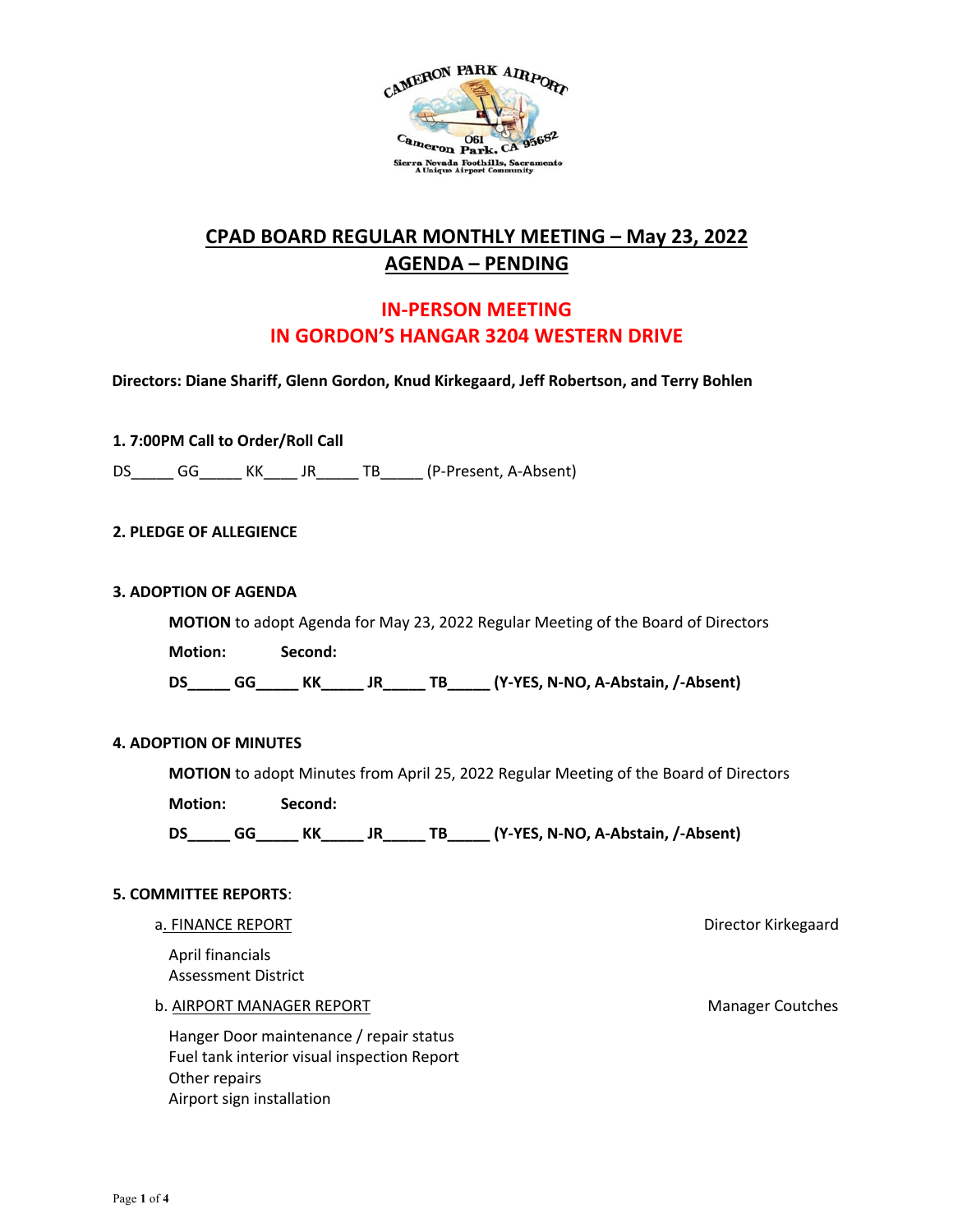

Grass/weed cutting

## c. UPDATE ON PROCUREMENT AND CONTRACTS MANAGEMENT MODEL CONTRACTS

Tanknology tank inspection -

### d. VOLUNTEER SERVICE REPORT NEED TO A SERVICE REPORT AND TO A SERVICE REPORT

Since the last Board Meeting in April -about 152 hours by 17 volunteers/ Continued excellent support by resident volunteers!

Highlights: Runway light repairs, gate repairs, mower training, mowing airport grass, revised draft financial charts for public information meetings, Risk Management Ad-Hoc Committee Meetings, Tenant Lease Update Ad-Hoc Committee preparation, Board Meeting preparation.

Special thanks to Mark and Joe Eagar repairing runway lights, David Becker conducting mower training and tractor servicing, Greg Wright and Perry Johnson tractor repair, Alex Erdman, Don Bradley and Knud Kirkegaard for installing, configuring and testing new Wi-Fi system for computer, phones and cameras.

6. **PUBLIC FORUM/PUBLIC COMMENT:** Only items that are within the jurisdiction of CPAD will be considered. Statements from the floor will be heard during public forum/public comment; public comments are limited to one 5-minute comment per person per topic. Requests requiring board action will be referred to staff and brought on the next appropriate agenda.

## **7. OLD BUSINESS:**

| a) |                                                                                                                                                                                                   | Tenant Lease Update Ad-Hoc Committee Report                                                          | Director Robertson  |
|----|---------------------------------------------------------------------------------------------------------------------------------------------------------------------------------------------------|------------------------------------------------------------------------------------------------------|---------------------|
|    |                                                                                                                                                                                                   | Progress on hangar and tie-down rents and lease updates, leading to recommendations<br>to the Board. |                     |
| b) | Fuel System Replacement Ad-Hoc Committee Report<br>Director Bohlen<br>Next meeting being schedule for week of May 23. Meeting will review tank inspection<br>report and Point of Sale (POS) risk. |                                                                                                      |                     |
| c) |                                                                                                                                                                                                   | Risk Management Ad-Hoc Committee<br>Status report                                                    | Director Shariff    |
| d) |                                                                                                                                                                                                   | Audit status: Report and CPAD response                                                               | Director Kirkegaard |
| e) |                                                                                                                                                                                                   | Director Bohlen<br><b>Obstruction Mitigation Update</b><br>No update                                 |                     |
| f) | OLD BUSINESS ON HOLD                                                                                                                                                                              |                                                                                                      |                     |
|    | 1.                                                                                                                                                                                                | Update from Dave Becker on street jurisdiction process.<br>On hold until Fall 2022.                  |                     |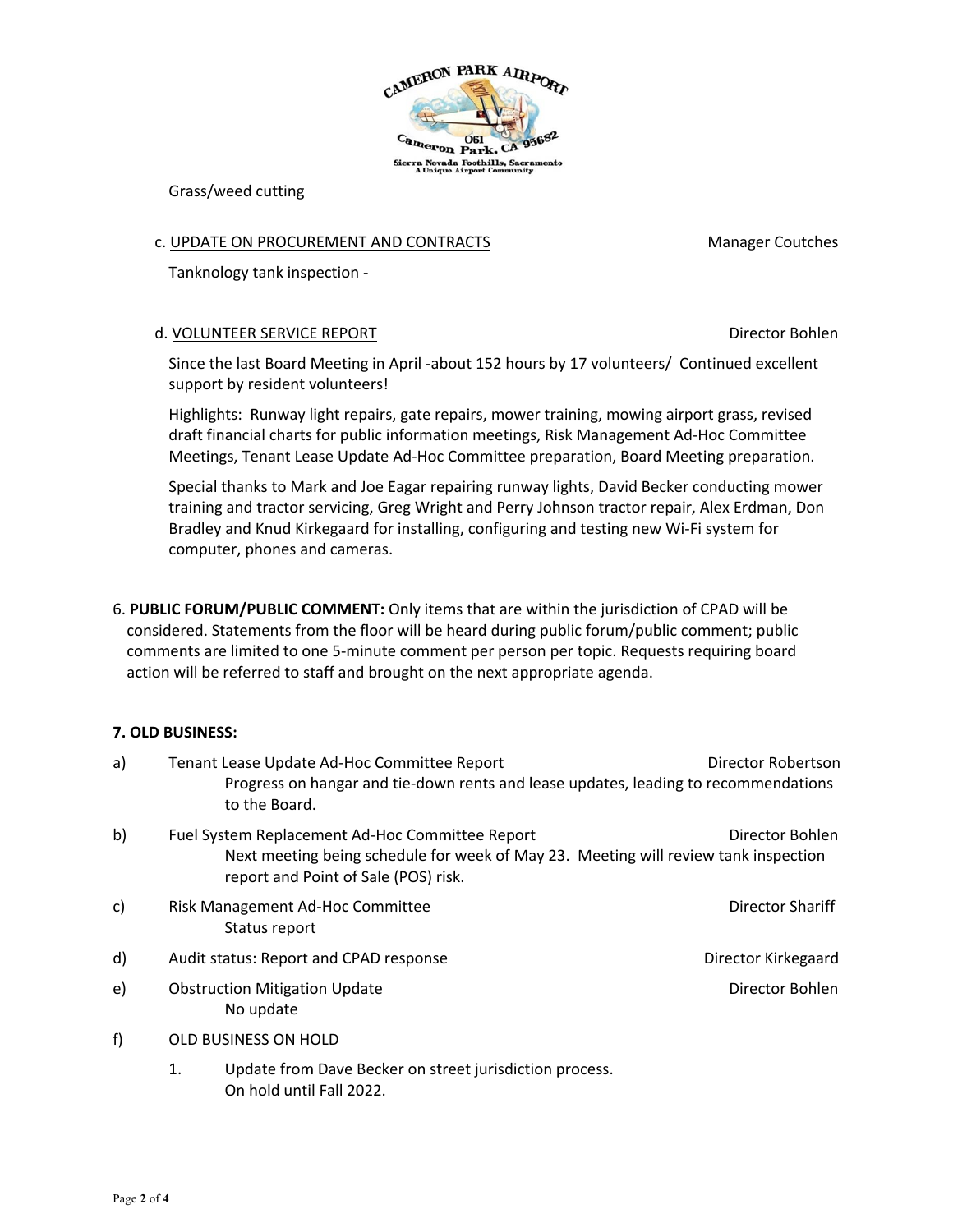

David Becker

2. Minimum letter size for painting TAXI on each end of Boeing, status-On hold until discussed with Caltrans. Meeting TBD. Director Bohlen

#### **8**. **NEW BUSINESS:**

a) OPEN BOARD SEATS: 2020 Director Bohlen

Announcement and notice of three open Board positions for November 2022 General Election. Candidates need to obtain forms beginning July 18 and file to El Dorado County Elections Office by August 12 to be on the Ballot. Contact CPAD office for further information.

From El Dorado County Elections Department:

"The names of offices for which candidates may be nominated are as follows:

Three Full Terms to be elected will Expire 12/02/2022 (Incumbents) Knud Kirkegaard and Glenn Gordon (Appointed incumbent) Diane Shariff

The qualifications of a nominee and of an elective officer of the district are as follows:

Registered Voter within the District

Declaration of candidacy forms for eligible candidate desiring to file for any of the elective offices may be obtained from the Elections Department at 2850 Fairlane Court, Placerville, CA. Forms shall be available commencing on July 18, 2022, before the election, and shall be filled with the Elections Department, in person no later than 5:00 p.m., August 12, 2022, before the election."

b) **MOTION** to adopt revised CPAD owned hangar and tie-down rent and lease rates recommended by the Tenant Lease Update Ad-Hoc Committee.

Discussion:

**Motion: Second: DS\_\_\_\_\_ GG\_\_\_\_\_ KK\_\_\_\_\_ JR\_\_\_\_\_ TB\_\_\_\_\_ (Y-YES, N-NO, A-Abstain, /-Absent)** 

c) **MOTION** to adopt CPAD Resolution 2022-01 to add a special tax increase measure to November 8, 2022 General Election Ballot

Discussion:

**Motion: Second: DS\_\_\_\_\_ GG\_\_\_\_\_ KK\_\_\_\_\_ JR\_\_\_\_\_ TB\_\_\_\_\_ (Y-YES, N-NO, A-Abstain, /-Absent)** 

d) Cops & Rodders Event – CPAD authorization for us of airpark streets.